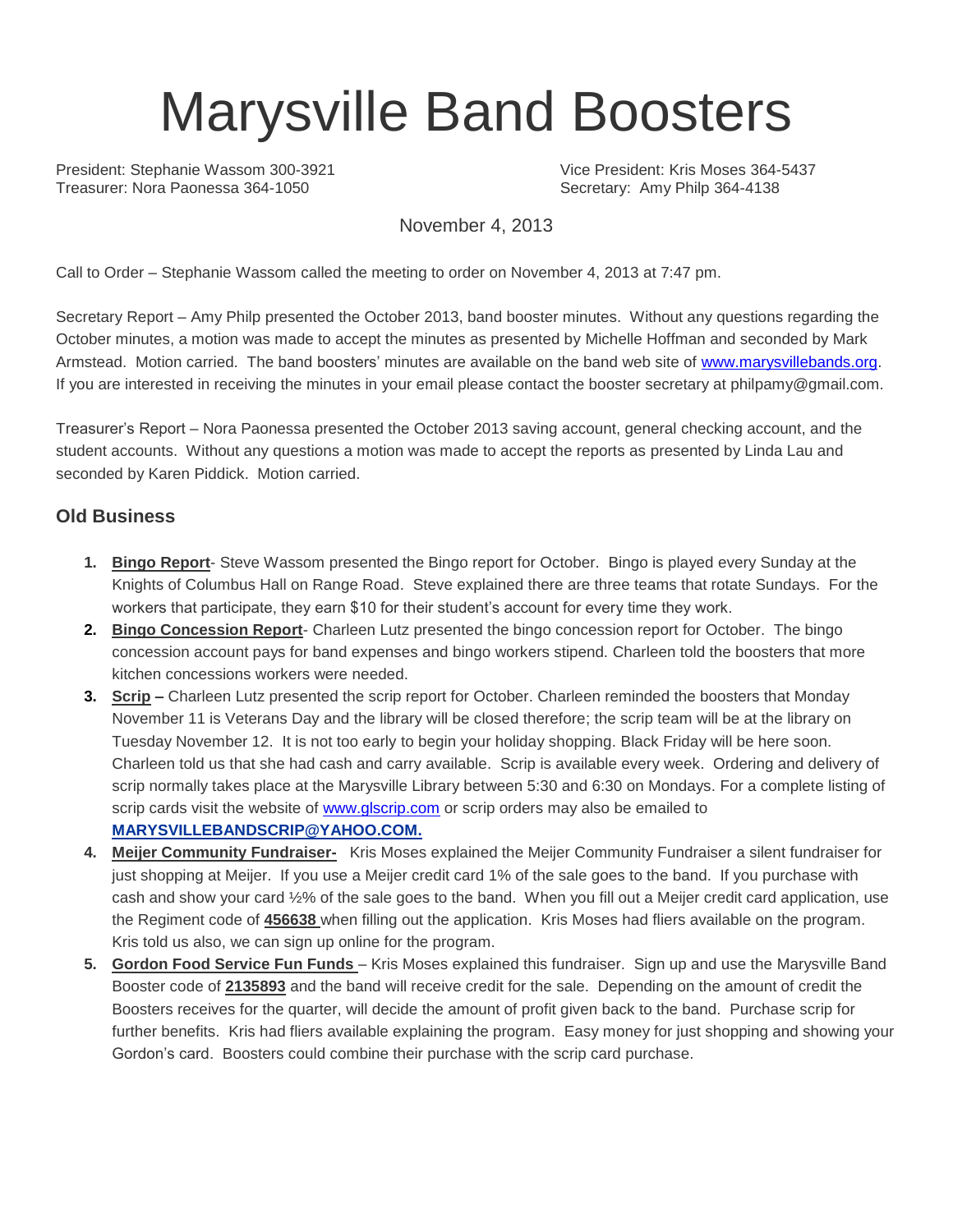- **6. Goodsearch.com** Nora Paonessa explained the program for [www.goodsearch.com](http://www.goodsearch.com/) and [www.goodshop.com](http://www.goodshop.com/) . Use [www.goodsearch.com](http://www.goodsearch.com/) for your search engine and the band receives a penny for every search. Use [www.goodshop.com](http://www.goodshop.com/) for your shopping and the band will receive a percentage of your purchases. Use Marysville Viking Regiment on the tool bar.
- **7. Cookie Dough Fundraiser –** Colleen Ryan reported that the cookie dough fundraiser has been ordered. The students sold approximately 2000 tubs of cookies. Delivery of cookie dough will be November 12 in the MMS cafeteria from 3:30 – 6 pm. Volunteers are need on the delivery day after 1 pm. Some of the NHS students will be helping with cookie dough delivery.
- **8. Discount Cards** Diane Sylvia reported that the discount cards have been ordered. She explained the fundraiser. She said the cards will have a new look that will include three additional business at the same \$10 price. This fundraiser will help the student account by \$7 for every card sold. Good stocking stuffers. Sale should begin November  $20<sup>th</sup>$ . The cards must be purchased at time of ordering.
- **9. Band-a-Rama Concert** Stephanie Wassom announced that the winners of the 50/50 raffle donated the money back to the band. Thank you to the Hick's family. The boosters also sold band merchandise. After the concert and the days after nine new bingo workers volunteered.
- **10. Candles for winter guard** Kelley Yeager said the winter guard was just finishing their candle sale. Orders were slower this year. Considering extending this sale or having a sale later. The company making the candles is a local company Up The Creek Candle Company. Mr. Duso then explained we are learning that the students still need hard copies of the fundraisers. The students don't seem to be downloading information from the website.

#### **New Business**

- 1. Christmas Parade Stephanie Wassom said we plan to have cocoa and cookies for the students after the Christmas parade in at the school. Sign-up sheet available for volunteering to help.
- 2. Wally's Fundraiser Stephanie Wassom said Wally is offering a fundraiser for the band and his store. She is looking for a volunteer to contact Wally for the complete fundraiser. Wally is a community man. Wally donated 10% off the chicken for our recent marching season Celebration Dinner. Anyone interested in finding out more information please see Stephanie.
- 3. Middle School Performance Vests Amy Philp told the boosters new vests have been ordered for the seventh grade. She found the exact vest that the eighth grade currently wears for concerts. This will allow flexibility in vest sizes between the grades. Seventy five vests were ordered.
- 4. Band Flags Rochelle Fischer made M flags for the Ford Field competition. Please return the flags so they will be available at later dates. (Thank you Rochelle for making these wonderful flags!!)

## **Band Director's Report**

- 1. Pit parents Thank you for all the work this season. Sacrificing the view of the performance, but in many ways it also is the best seat to see the kids' emotions. The band is a triangle; the kids at the top with the teacher and parents completing the triangle.
- 2. Chaperones thank you also for what you do. Bless the chaperones it is a lot of responsibility.
- 3. Celebration Dinner was wonderful. A big thank you to all that helped with the dinner, it was incredible. It was a last minute request for 173 people; that so many helped make happen. Nora had a great website that band parents could put in their donated dishes of food. (Nora said she learned of the site from cross country.) Jeff VanDeusen put together a music video of the season that he showed to the students after their dinner.
- 4. Mr. Duso will be available at the middle school conferences all three days.